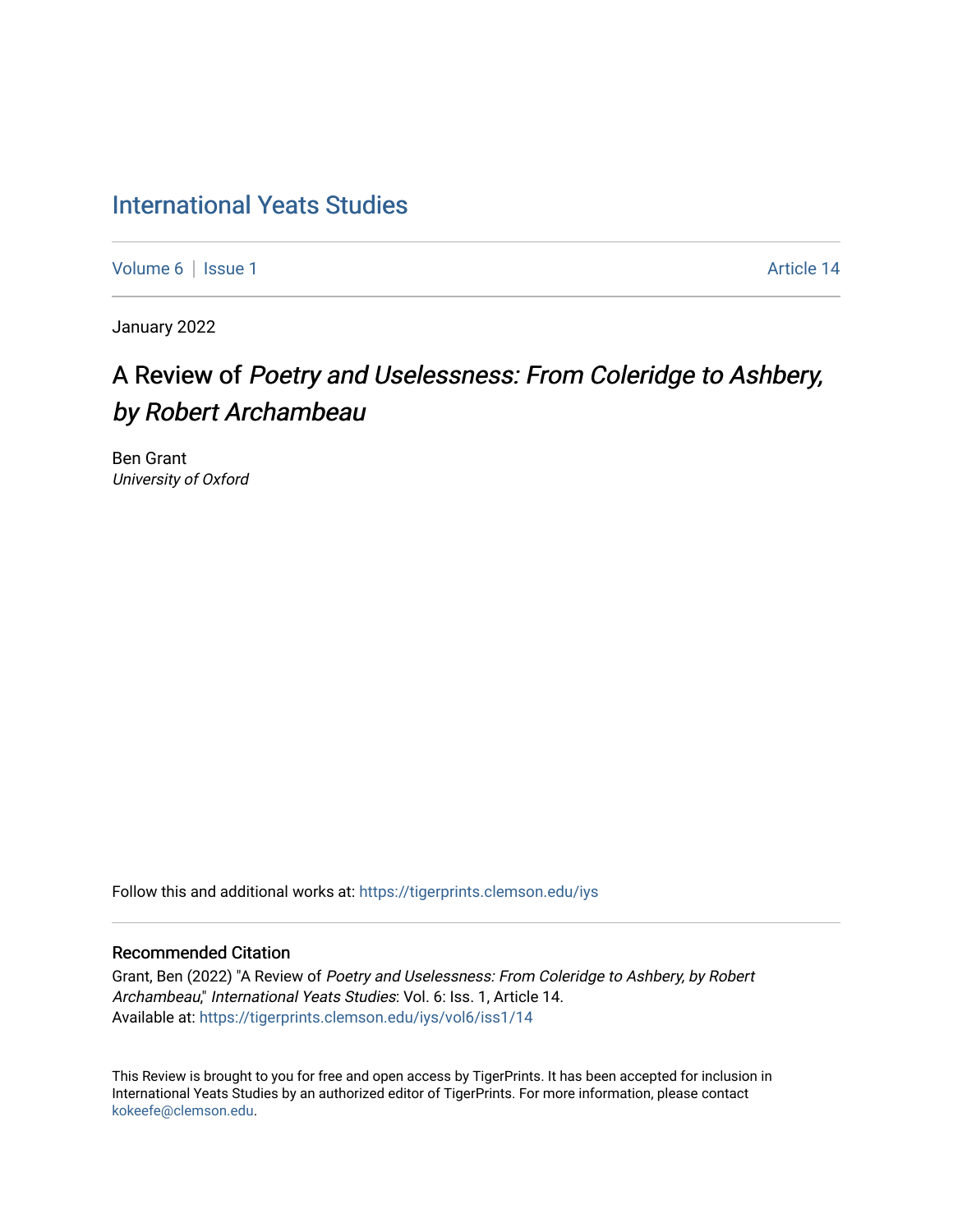### **A Review of** *Poetry and Uselessness: From Coleridge to Ashbery, by Robert Archambeau*

Robert Archambeau, *Poetry and Uselessness: From Coleridge to Ashbery* (New York and Abingdon: Routledge, 2020), pp. 244, ISBN: 978-0-367-20736-6 (hardcover); ISBN: 978-0-429-26317-0 (eBook).

### *Reviewed by Ben Grant*

I<br>enti 'm going to begin this review with a bit of a gripe, I'm afraid. I was asked to undertake it, and enthusiastically accepted the invitation, because of my interest in the subject of uselessness. Needless to say, for me a book entitled *Poetry and Uselessness* looked like a dream come true. My eBook received, I started reading it at once, and as soon as I did so, I had a sinking feeling. No mention of uselessness in the first few paragraphs, but plenty on "aesthetic autonomy"—not the same thing at all. I decided to search the text for the word "uselessness," and found to my dismay that it occurs only three times—once in the title, once on the series page, and once on the title page. The knowledge that the word does not appear at all in the main text did, though, afford me a novel reading experience, no small thing for as hardened a reader as myself—henceforth, every time I read the phrase "aesthetic autonomy" in the introduction, its effect upon me bore a striking resemblance to a slap on the face. That said, I can see that there is a relationship between aesthetic autonomy and uselessness, so I will try to explore that through my reading of the book.

In entitling a book about poetry and aesthetic autonomy *Poetry and Uselessness*, Archambeau implies that uselessness and aesthetic autonomy are synonymous. His central thesis is that the idea of aesthetic autonomy has been put to a variety of uses by the poets he considers (Coleridge, Tennyson, Yeats, Stein, Eliot, Auden, and John Ashbery), so equating aesthetic autonomy with uselessness then makes for a neat argument: the idea of the uselessness of poetry has, in fact, proven to be an eminently useful one. This is something of a straw man argument, though, for the real focal point of Archambeau's book is not the debate between uselessness and usefulness, but that between a conception of poetry as autonomous from the social and political realm, and a conception of it as socially engaged, or politically committed. Within this debate, the dominant position of those who argue for the autonomy of literature, especially within the Anglophone tradition, has been that literature is useful in different ways than overtly political writing. The most hyperbolic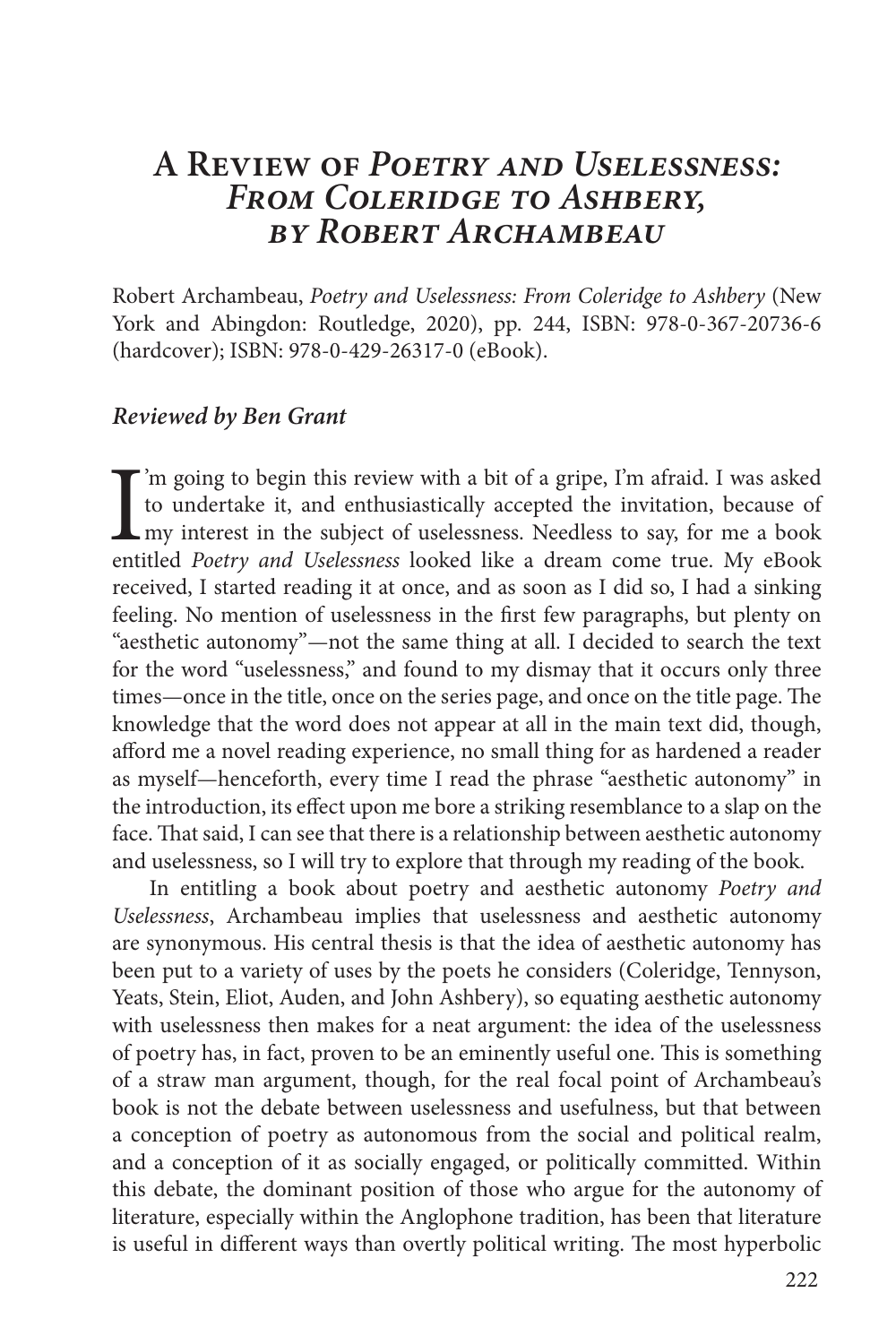expression of this is the famous concluding sentence of Percy Bysshe Shelley's *A Defence of Poetry*: "Poets are the unacknowledged legislators of the world."1

 The fact that Archambeau equates aesthetic autonomy and uselessness means that the latter is largely repressed in this book, but it also means that it haunts the discussion of aesthetic autonomy in quite an uncanny way. I have said that the word "uselessness" does not appear in the book. However, the word "useless" does, on two (or let us say one-and-a-half) occasions. On the first of these, Archambeau writes of Coleridge: "He was certainly haunted by a sense that he was a mere imposter, a useless and weak outsider passing through a world properly belonging to people more confident, grounded, and socially integrated than himself" (34). Archambeau's approach in this book, inspired by Pierre Bourdieu, is to look at the ways in which the personal circumstances and psychologies of the poets studied intersected with ideas of aesthetic autonomy in their literary contexts to produce their unique bodies of work. A key aspect of this intersection for many of the poets is that it was their sense of displacement which led them to embrace an autonomous literary aesthetic. Thus, for instance, Eliot had to confront the loss of social status and cultural influence of the Boston Brahmin class to which he belonged; Stein had a strong sense of homelessness; and Ashbery experienced "three kinds of alienation—having to do with his sexuality, his relation to conventionally productive labor, and his status as a certain kind of poet in midcentury America" (201). Though it is only Coleridge whom Archambeau describes as feeling "useless," we might reasonably take him to suggest that these other poets also felt this way; after all, the culture to which they all belong is one which finds worth only in utility, and to be alienated from society is to be marked as useless.

Archambeau probably sees the idea of the autonomous poem as a correlative of the uselessness of the poet, but, by reopening the gap between uselessness and aesthetic autonomy, might we not instead see the latter as a kind of sublimation of the former, whereby feelings of uselessness (both individual and collective) are transformed into an eminently useful commitment to poetry? The book begins by demonstrating that the notion of aesthetic autonomy can be traced back to the eighteenth-century English philosopher Shaftesbury's philosophy of proper taste. For Shaftesbury, those who had taste were thereby placed at a remove from society and, for that very reason, able to guide it. This idea of a powerful cultured elite was developed further by Coleridge in his concept of the "clerisy," which had a strong influence on Arnold, and created the context in which Tennyson was torn between the roles of aesthete and "public moralist" (47). The late nineteenth century marked a turn from what Archambeau nicely terms "a cultured minority to a minority culture" (76), in which the idea of aesthetic autonomy served to create a sense of belonging and community within an artistic coterie, and all the later poets whom Archambeau looks at grappled in different ways with this context.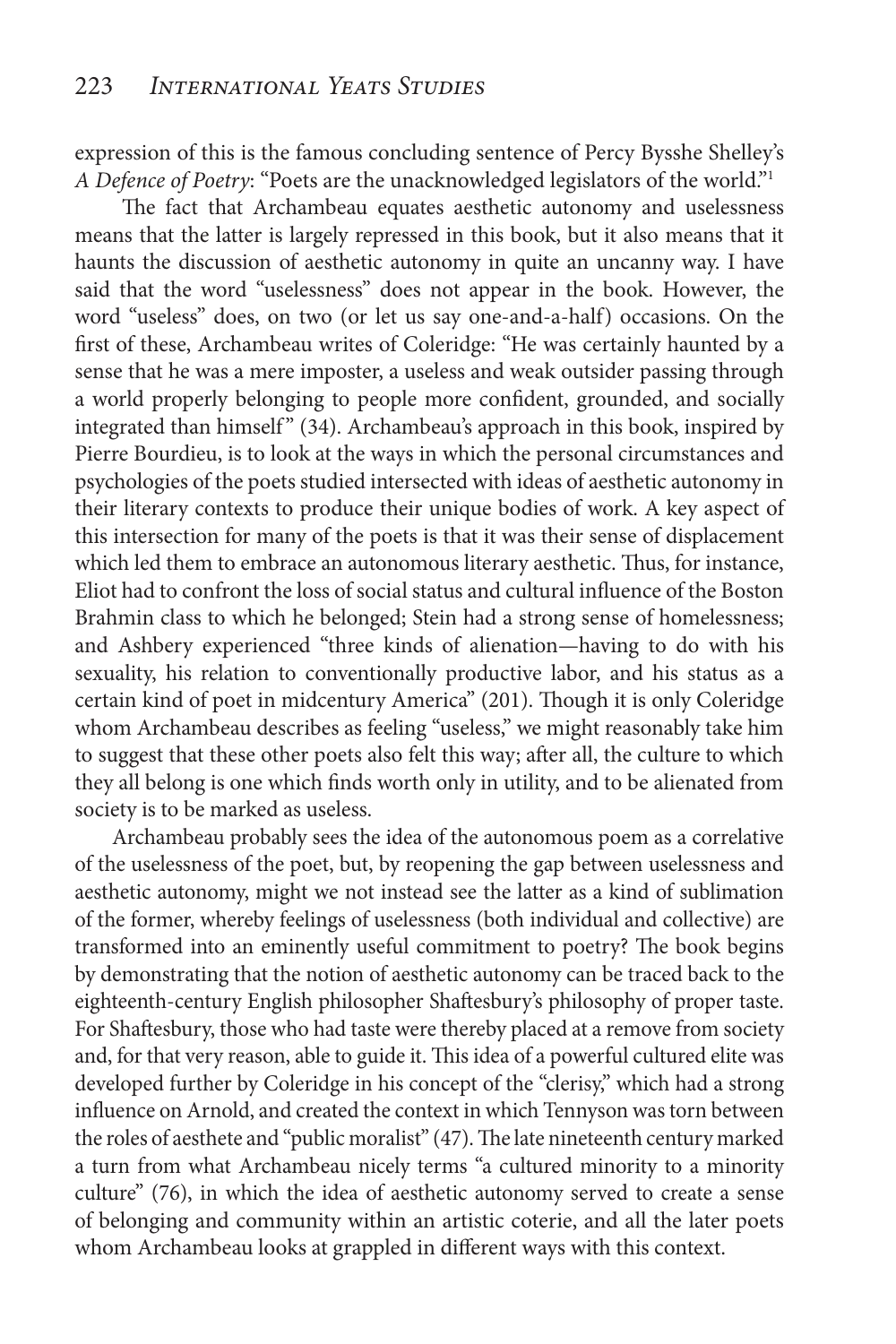The first of these later poets considered by Archambeau is Yeats; Archambeau argues that Yeats sought, though ultimately failed, to unify aesthetic autonomy with a social role for poetry in a public form of art which could give expression to a true Irish nationalist spirit; more specifically, he dreamt that the Order of Celtic Mysteries could give "the arts a home in the world" (102). In this history of the idea of aesthetic autonomy, uselessness is indeed repressed, but if we see it as precisely that—the occluded, unconscious origin of the (as Archambeau amply demonstrates) highly useful idea of aesthetic autonomy—we might then be attentive to the ways in which it necessarily and insistently returns in unpredictable forms to undercut the historical narrative. Examples of this could include Coleridge's fixation on failure, Tennyson's enduring grief for his friend Arthur Hallam, Yeats's unrequited love for Maud Gonne, and Eliot's depression, which contributed to his most famous, and perhaps most useless, poem, *The Waste Land* (1922).

The second occurrence of the word "useless" in *Poetry and Uselessness* is not the word itself (hence the half), but its French equivalent, "inutile," which has, according to the *Oxford English Dictionary*, been adopted into English, and come back into use recently after a period of obsolescence. It appears in the course of Archambeau's discussion of the passage of Auden's poem "In Memory of W.B. Yeats" (1939) in which occurs the phrase "poetry makes nothing happen" (quoted, 197). This is a phrase which serves as something of a leitmotif in Archambeau's book: "for Auden [. . .] there is some comfort in this notion of poetry as a kind of timeless, aesthetic, inutile thing" (197). The use of the French here is entirely necessary, because "useless" simply does not belong with "timeless" and "aesthetic." When we hear that English word, we think first of all, not of timeless jewels, but of that which is without worth, if not immediately of refuse and waste. The kinds of abject emotions I have just alluded to would be embraced by this word, rather than taste, discernment, and a love of the beautiful. The fact that the French word "inutile" can be associated with the aesthetic is owing to the fact that, as Archambeau says, the connection between "aesthetic autonomy and a minority literary culture" was imported from France in the late nineteenth century into the English-speaking world, as Aestheticism (78). In using the French word instead of the English, this whole culture of French Aestheticism (or, more accurately, what it is made to stand for in the English tradition) takes the place, and thereby represses, the everyday connotations of the word "useless."

If one of these connotations is the abject, a second is purposeless play, and this is another form in which the insistent recurrence of uselessness can be traced through *Poetry and Uselessness*, most notably in the three poets whom Archambeau identifies as most strongly advocating aesthetic autonomy: Auden, Stein, and Ashbery. In the case of Auden, Archambeau finds a "deeper unity" between his claims for the aesthetic autonomy of poetry, and the political